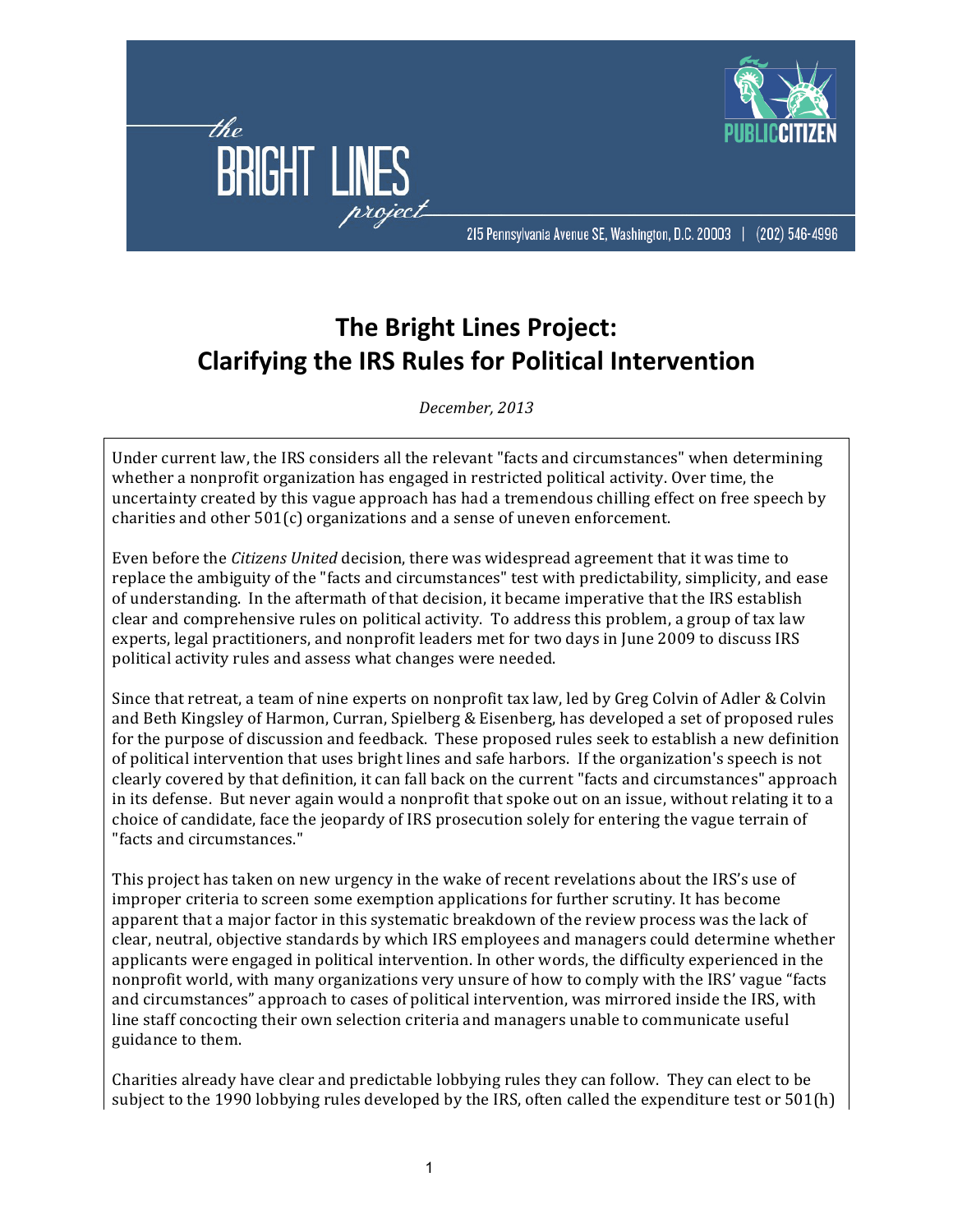rules. The Colvin Committee's proposed test of whether a charity is engaging in permissible nonpartisan speech activity is modeled on these successful 1990 lobbying rules.

This document briefly describes the Colvin Committee's proposal. We look forward to your comments on the proposal. For further information, please contact Lisa Gilbert at Public Citizen: LGilbert@citizen.org or 202-454-5188.

"Political intervention" is defined throughout the Internal Revenue Code (IRC) as participation or intervention in a campaign in support of or opposition to any candidate for public office. That definition should be improved by adoption of the following six new bright line rules, to be fully developed in the form of Treasury Regulations.

**1. Scope**: Federal, state, local, and foreign election campaigns are included. "Candidate" is defined as a person who offers himself or herself for election to public office or whose election the organization expressly proposes, supports, or opposes.

**2. Application**: The definition applies consistently to (a) the prohibition on IRC  $501(c)(3)$ organizations and the tax penalties under 4955 and 4945, (b) political intervention that is not within exempt purposes for other  $501(c)$  groups, (c) the proxy tax paid by some  $501(c)$  entities under 6033(e), and (d) the denial of a business expense deduction under  $162(e)(1)B$ .<sup>i</sup>

**3. Per Se Intervention**: It is political intervention to expressly advocate:

(a) the election, defeat, nomination, or recall of a clearly-identified candidate;

(b) the election or defeat of candidates affiliated with a specific political party;

(c) that voters select candidates for support or opposition based on one or more criteria that clearly distinguish certain candidates from other candidates;

(d) the making of contributions to a candidate, party, or any organization that has the primary purpose of engaging in political intervention.

**4. Candidate Advocacy**: If an organization's action is a form of communication, other than *per* se intervention described above, the threshold definition of political intervention is: any communication to any part of the electorate that meets a two-part test--

(a) it refers to a clearly-identified candidate and

(b) it reflects a viewii on that candidate.

A communication (not described in Rule 3 above) that lacks either element is not intervention. Four safe harbor exceptions are available, but only if the communication does not consist of paid mass media advertising:iii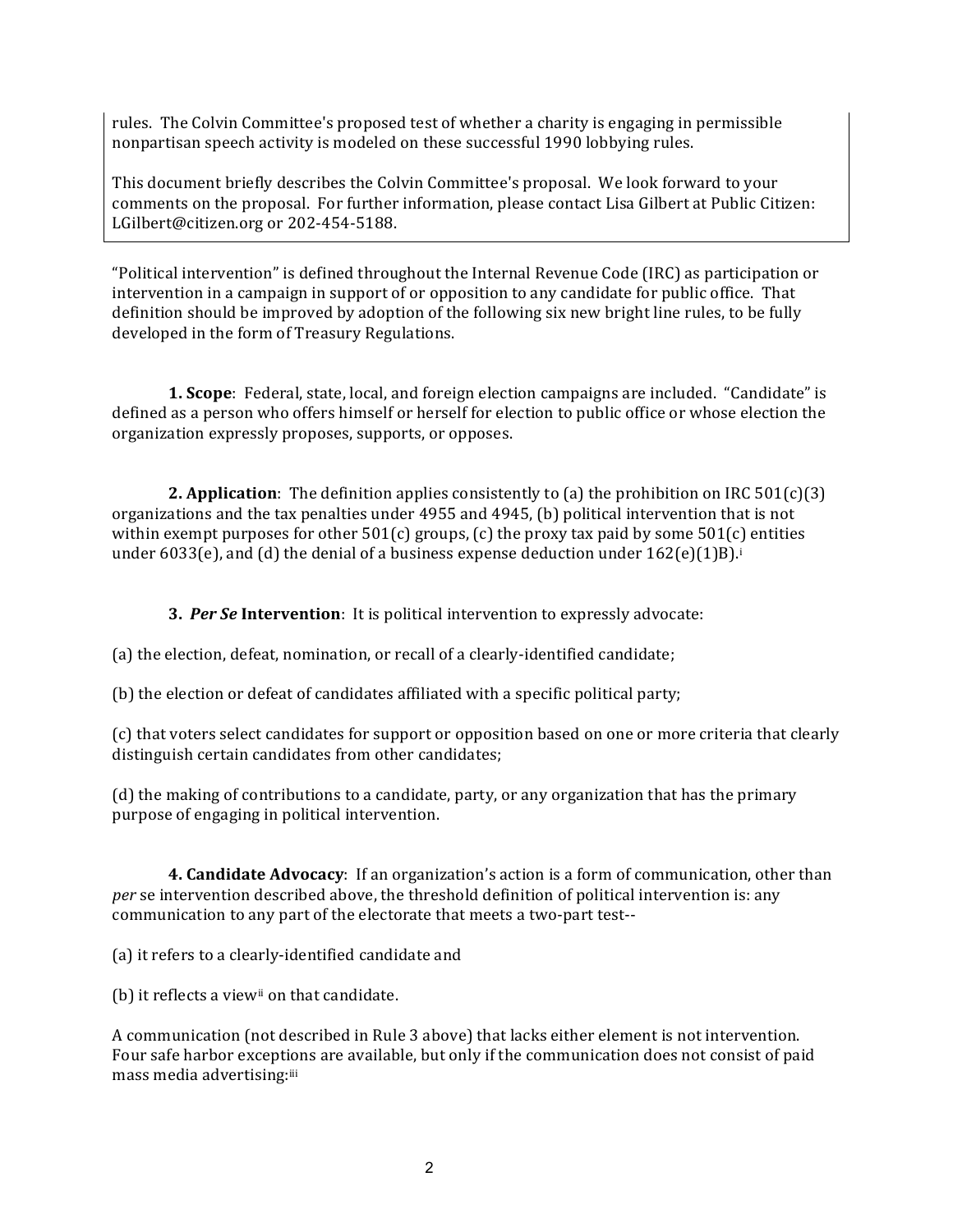- **(i) Influencing Official Action**: Commentary on a public official that has a direct, limited, and reasonable relationship to specific actions the official may vet perform within his or her current term of office without mention of any election or voting, or the person's candidacy or opponent.iv
- **(ii) Comparing Candidates**: Voter education<sup>v</sup> that compares two or more candidates for an office, and may include the organization's views on such issues, if the communication consists solely of content in which the time, text, and/or space is offered in equal shares to each of the participating candidates, and the organization's share of content<sup>y</sup> is no greater than the share available to any of the participating candidates. The opportunity to participate must be given, including a full description of the opportunity and a copy of the organization's content, to all current candidates (or to those meeting an objective threshold of viability) for election (or nomination) to the office a reasonable time in advance of the final preparation of the communication (which in no case may be less than 72 hours).<sup>vii</sup>
- **(iii) Self-Defense**: A response, as limited below, by an organization to a public or publicly-reported statement by a candidate that either (a) attacks the organization itself, or (b) comments upon a specific public policy position that the organization has taken publicly in furtherance of its exempt purpose within the prior year, or  $(c)$ results in press inquiries to the organization that were not solicited by the organization in the wake of the candidate's statement. The response by the organization must be educational, viii limited topically to addressing the candidate's statement, and as to (a) or (b), disseminated in a manner commensurate in medium and scale, and proximate in time, to the publicity of the candidate's statement, and as to (c), limited to dissemination to the requesting press organization.<sup>ix</sup>
- **(iv)** Personal, Oral Remarks at Official Meetings: Oral remarks made by anyone (other than a candidate) who is present in person at an official meeting of an organization held in a single room or location, so long as no announcement of the meeting refers to any candidate, party, election, or voting. This exception covers only oral remarks about candidates made by and to persons in attendance, not any other form of communication of those remarks, whether written, electronic, recorded, broadcast, or otherwise transmitted. A prominent disclaimer must be made to those attending, stating that such remarks are the speaker's personal opinion and are not made on behalf of the organization, and that the speaker is not advocating any of the actions set forth in Rule 3.

Evidence of intent in relation to the speech is irrelevant. A communication that refers to and reflects a view on a candidate, if not within an exception or specifically allowed under an existing Revenue Ruling or other federal tax authority,<sup>x</sup> is subject to further analysis under Rule 6 below in which the organization bears the burden of proof to show why the speech is not political intervention.xi

Speech covered by Rule 4 includes "voter engagement," defined as communications directed to potential voters, offering to assist or explicitly encouraging them to register or vote in an election for public office. Voter engagement is political intervention if it is covered by Rule 3, it refers to and reflects a view on a candidate or political party, or it is targeted based on the voter's expressed candidate or party preference. Voter engagement is not political intervention if it meets both a targeting and a content test. It must be untargeted, targeted to the organization's natural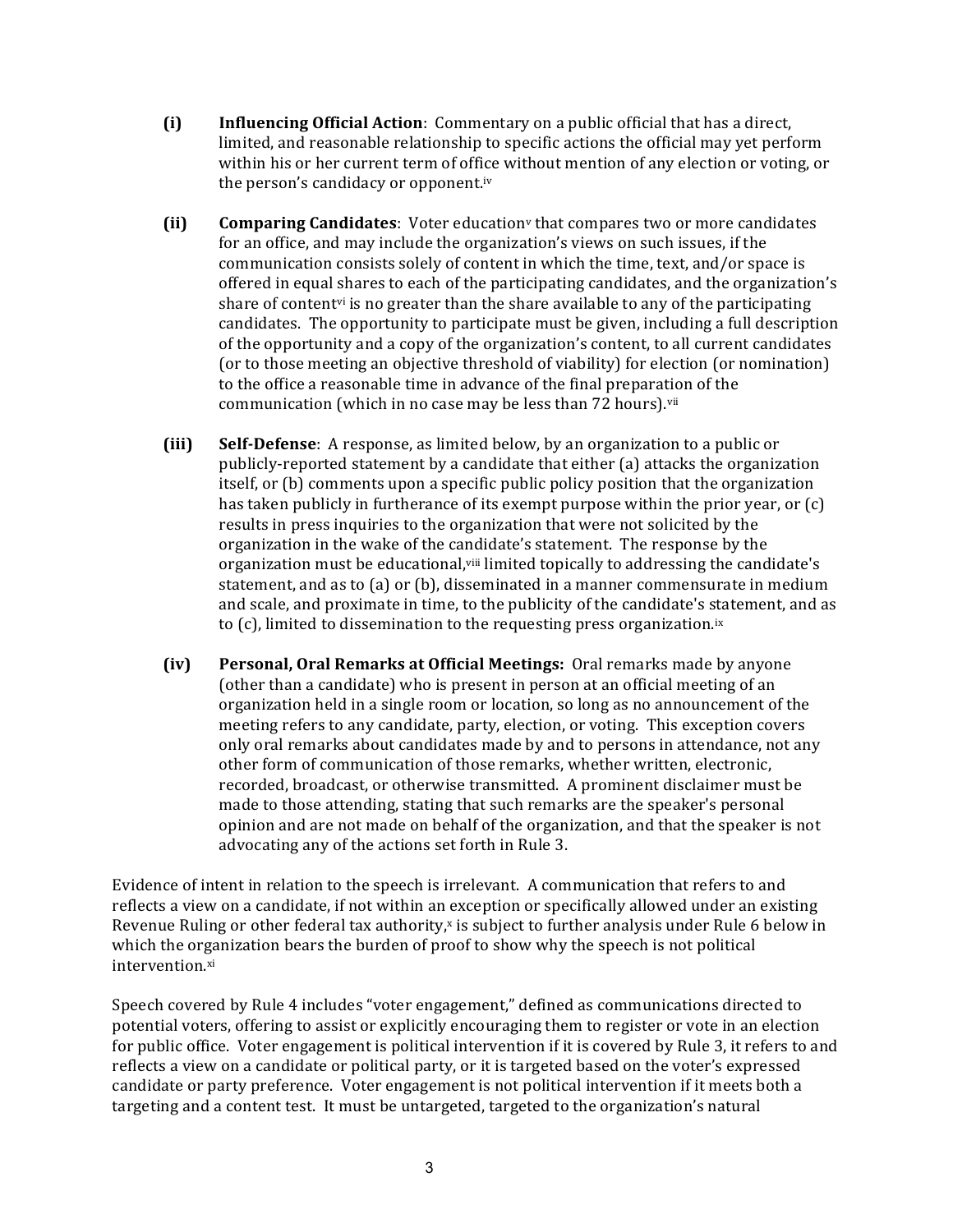constituency,<sup>xii</sup> or targeted to voters under-represented in prior elections. As to content, any references to specific contests for a public office or to public policy issues must be neutral, that is, not indicate any preference for a candidate or party, and, if any view is reflected on a candidate, it is within the safe harbor for comparing candidates in (ii) above. All other voter engagement is subject to further analysis under Rule 6 below to determine if it is or is not political intervention.

**5. Use of Resources**: This rule covers only transactions and activities that contain no significant element of speech. It is political intervention to provide any of the organization's resources, whether monetary or in-kind, goods, services, or facilities, tangible or intangible, by gift, loan, sale, rental, or any other method of transfer to another person or entity,<sup>xiii</sup> if the transferee uses such resources to support or oppose any candidate's election to public office, if such use is reasonably foreseeable, and if the transferor has not taken reasonable steps to prevent such use.

Such transfers are not intervention, however, if the transfer is (a) made at no less than fair market value, (b) similar to other transactions conducted by the organization and  $(c)$  without preference for or against any candidate. Any other transfer recognized under applicable campaign finance law as a reportable contribution to a candidate for elective public office, or to an organization that has the primary purpose of engaging in political intervention, is political intervention.xiv

Other uses of an organization's resources (transferred or not) in support of or in opposition to a candidate, if not specifically allowed under an existing Revenue Ruling or other federal tax authority,xv are subject to further analysis under Rule 6 below in which the organization bears the burden of proof to show why the use of resources is not political intervention.

**6. Facts and Circumstances**: Communications that reflect a view on a candidate, do not come within an exception, and are targeted to voters in states, districts, or other locations, where close election contests are occurring, are conclusively political intervention. xvi In other cases, evidence of other facts or circumstances, such as timing, the range of issues discussed, disclaimers and disclosures, the organization's history, the impartiality of its methods, or corrective steps taken, shall be considered only in the organization's defense:

(a) to meet its burden of proofxvii that intervention did not arise from its communications or use of resources, by showing that the conduct furthered a proper exempt or business purpose and was unrelated to intervening in the campaign of any candidate for public office or

(b) as mitigating factors affecting the penalty or remedy to be imposed upon violations.

*Revision by Greg Colvin 12/16/13 with input from the Drafting Committee*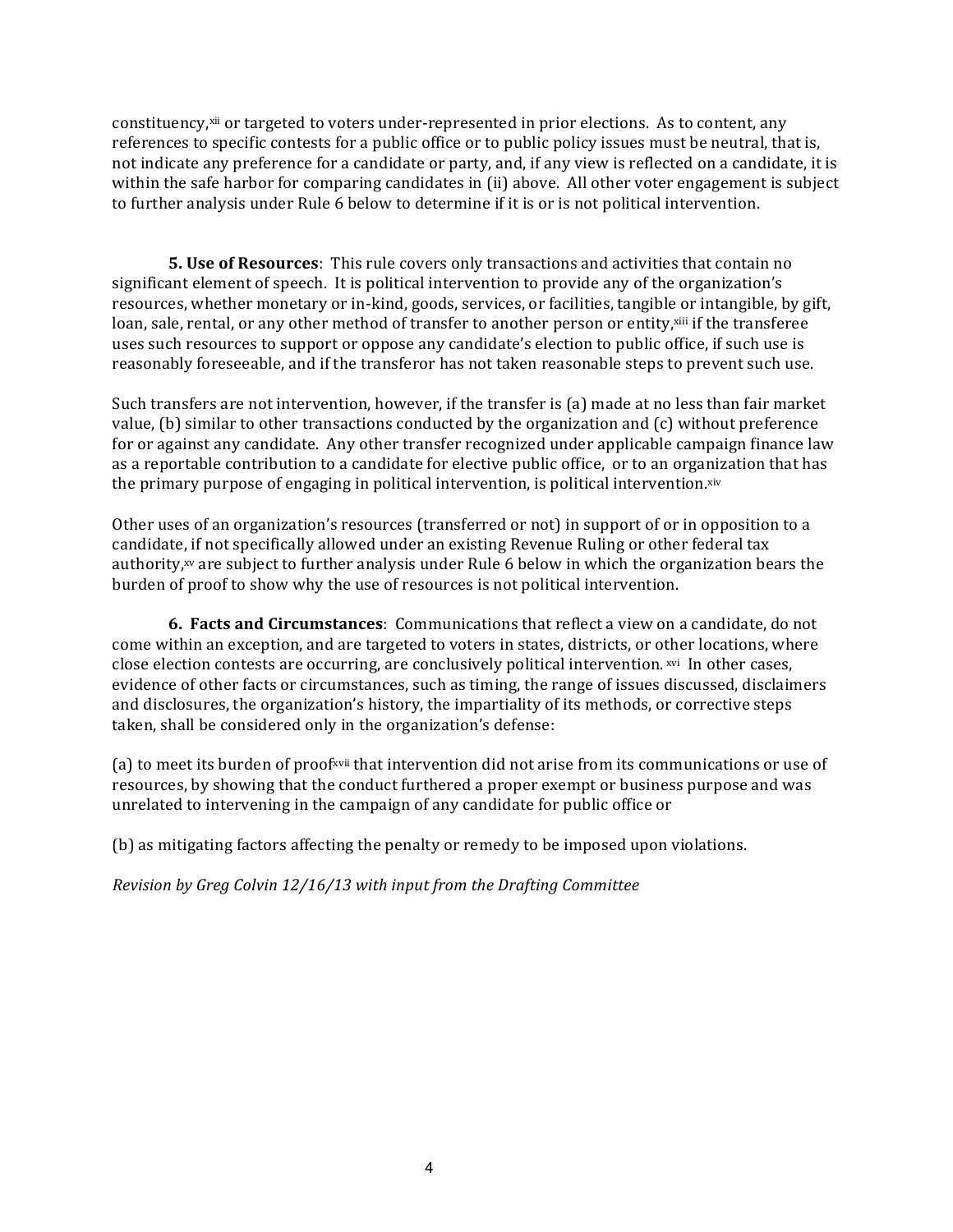<sup>ii</sup> To avoid reflecting a view, the communication must be completely neutral, meaning that a reasonable reader/listener/viewer knowing the contemporary context could not discern the speaker's candidate preference from the content of the communication. Even a statement of undisputed fact could reflect a view if a reasonable person would infer a preference on the part of the speaker for or against the candidate from it, e.g. "is a Muslim," "served in the Army in Iraq," or "has binders full of women" If a candidate preference appears to be discernible from the content, the speech may still be found not to be intervention if the communication meets one of the safe harbors (i) through (iv) or the organization meets its burden of proof, described in Rule 6, showing other surrounding facts and circumstances, such as the anticipated attitudes of the audience receiving the message or similar speech by the candidate or his/her opponent, etc., indicating that no preference was likely to be conveyed.

 $\ddot{a}$  iii A proposed definition of paid mass media advertising is the following: "A communication to the general public, placed for a fee on one of the following media, operated by another person: a broadcast, cable, or satellite facility, newspaper, magazine, outdoor advertising facility, mass mailing service, telephone bank, or another person's web site or internet communications service. As of January 1 of even-numbered years, the Internal Revenue Service shall issue a public notice modifying the list as needed to include substantially similar media as changes in communications technology occur."

iv This safe harbor is intended to cover *bona fide* grassroots lobbying, as well as non-legislative official actions.

<sup>v</sup> This could be a candidate debate, a request for a 30 second video statement from each candidate on a topic, responses to a questionnaire, voter guides based on material from each candidate's website, or the results of asking candidates to take a pledge on an issue.

vi This means the organization itself could take a position on the matters presented to the candidates, even though it may indicate the organization's preferred view, because each candidate has an opportunity equal to that of the organization to counteract its view.

vii A reasonable time could be much longer than 72 hours, e.g. for a live, broadcast candidate debate, for videotaped commentaries, or for lengthy articles in a print magazine.

viii The methodology test for educational communications would apply, as set forth in Revenue Procedure 86-43.

ix For this safe harbor to be used, the candidate has to attack the organization so that the organization's response is made in its self-defense or something the candidate says either refers to a specific public policy position taken by the organization or causes press inquiries to the organization for some reason, e.g. the organization has a known, contrary view, it has relevant expertise or experience, or it is a stakeholder in some important public policy issue.

<sup>x</sup> An example would be Revenue Ruling 80-282 on legislative scorecards. Our intent is to preserve permission for activities expressly allowed under prior guidance existing at the time regulations are adopted, but not to expose organizations to the risk of the open-ended multi-factor analysis that the IRS applies to other cases.

 $x$ <sup>i</sup> The standard for meeting this burden of proof is stated in Rule 6.

1

<sup>xii</sup> Defined as members (using IRC 4911 definition), employees, students, patients, clients, visitors, subscribers, event attendees, customers, donors, shareholders, and others who have provided contact info to the organization in the ordinary course of its tax-exempt program, trade, or business, apart from any political intervention activity.

 $x$ iii Transfers to 501(c)(3)s would not be intervention unless it was reasonably foreseeable that the transferee planned to use the resources for political intervention.

xiv So, if the organization did report or should have reported the contribution under applicable campaign finance laws that pertain to candidate elections, it is an intervention.

 $^{\rm i}$ The taxable (under IRC 6033(e)) and non-deductible (under IRC 162(e)) activity includes both political intervention and lobbying (which is well-defined under existing regulations). Note that Section 527 is not included, because it uses a somewhat different definition and covers anything with a "nexus" to the candidate selection process. Section 527 is the least advantageous tax-exempt status, and so more borderline activities are embraced.